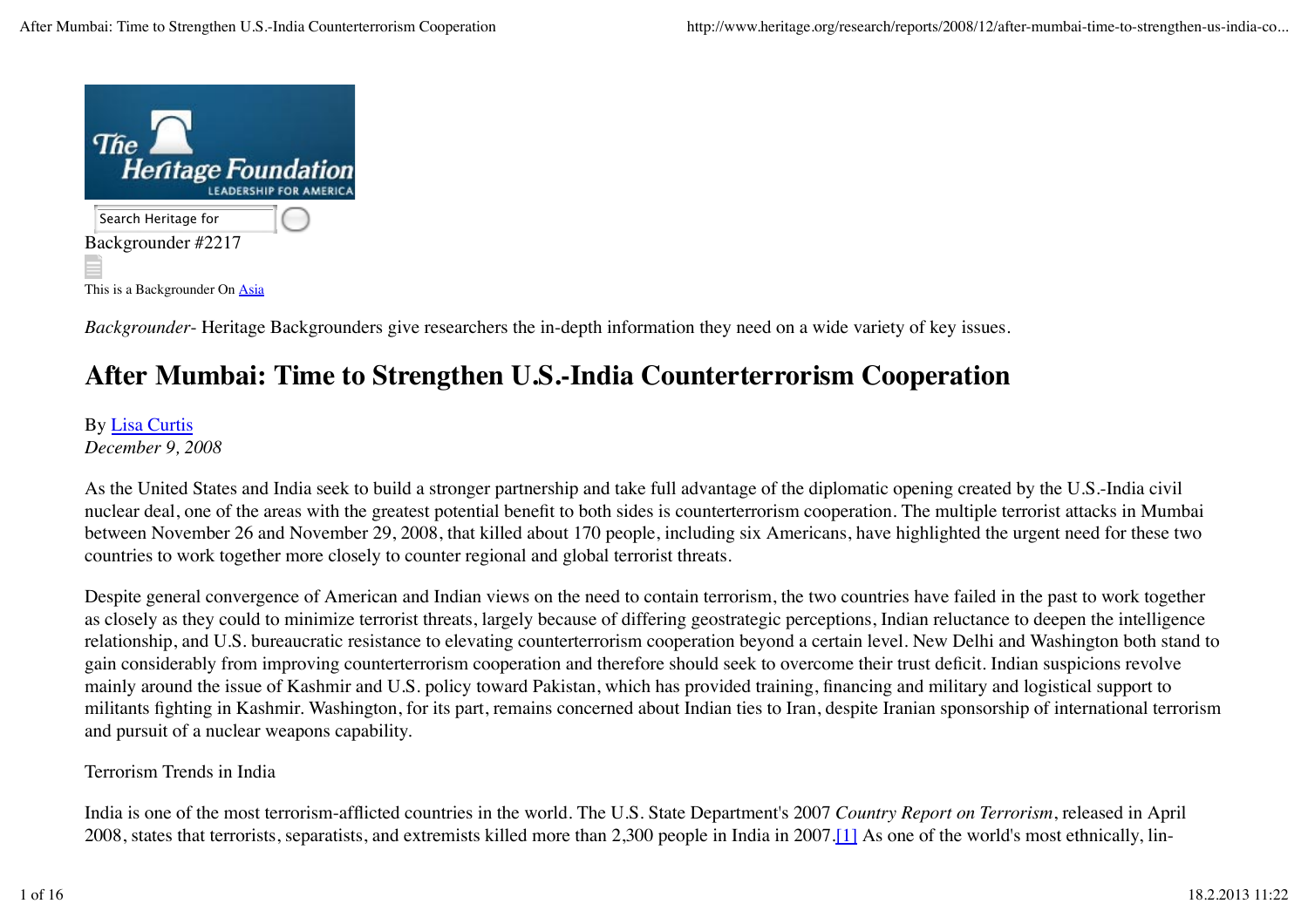guistically, and religiously diverse countries, India has dealt with numerous separatist and insurgent movements over the past 30 years, including a Sikh uprising in the state of Punjab in the 1980s, a Muslim separatist movement in the state of Jammu and Kashmir from 1989 to the present, and various ethnic separatist movements in the northeastern states. Another challenge facing the Indian government is a leftist extremist movement (Maoist and Naxalite) that is spreading in the rural areas of eastern and central India.<sup>[2]</sup>

The late November attacks in Mumbai follow the 1993 bombings of the Mumbai stock exchange, which killed more than 250, and the July 2006 attacks on Mumbai commuter trains and railway stations that left 180 dead. These most recent attacks differed from previous assaults in that they lasted over a period of three days, with the attackers holing up inside hotels and a Jewish center where they fought Indian commandos to the death with assault rifles and grenades. Indian authorities say that one of the surviving November attackers is a member of a Pakistan-based group, Lashkar-e-Tayyiba (LET). The LET was listed as a Foreign Terrorist Organization (FTO) by the U.S. State Department in 2001 following its involvement in an attack on the Indian parliament that led to a six-month Indo-Pakistani military standoff.

Although Islamabad officially banned it in 2002, the LET continues to operate in Pakistan unimpeded. Its leaders move about the country freely, raising funds and recruiting young Pakistani men for jihad. Its headquarters are located in a town outside of Lahore, and the group played a major role in providing humanitarian assistance to victims of the 2005 Pakistan earthquake.

-----------

Definitions of Terrorism and Insurgency

There is no internationally accepted definition of terrorism. United Nations Security Council Resolution 1566, adopted on October 8, 2004, defines terrorism as:

criminal acts, including against civilians, committed with the intent to cause death or serious bodily injury, or taking of hostages, with the purpose to provoke a state of terror in the general public or in a group of persons or particular persons, intimidate a population or compel a government or an international organization to do or to abstain from doing any act.

The U.S. National Counterterrorism Center (NCTC) describes terrorism as "premeditated; perpetrated by a sub-national or clandestine agent; politically motivated, potentially including religious, philosophical, or culturally symbolic motivations; violent; and perpetrated against a noncombatant target."

The U.S. Department of Defense defines insurgency as "an organized movement aimed at the overthrow of a constituted government through use of subversion and armed conflict."

Bahukutumbi Raman, a prominent Indian terrorism analyst and former official in India's external intelligence service, the Research and Analysis Wing (RAW), described the differences between insurgents and terrorists as follows: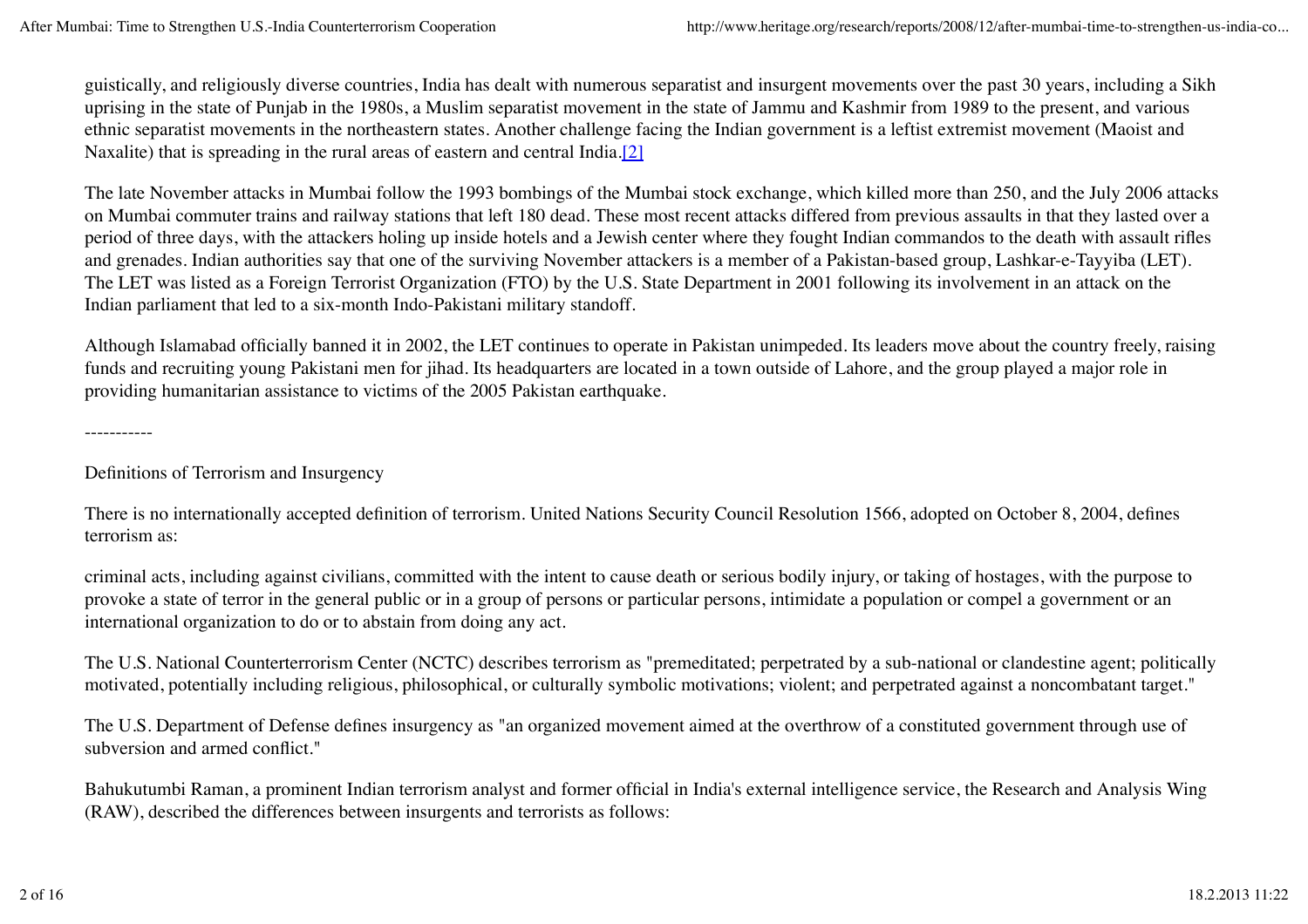Insurgents seek territorial control and try to establish the paraphernalia of a State such as an Army with professional ranks, an administrative set-up in the territory controlled by them, etc. They fight like a conventional army in classical set-piece formation as well as like a guerilla army....

Terrorists, on the other hand, avoid territorial control and the paraphernalia of a State. They use unconventional methods of struggle. The avoidance of territorial control and State paraphernalia enables them to spread death and destruction with a small cadre strength organized into penetration-proof cells....[3]

----------

Although focused primarily on waging jihad in Kashmir, the LET has married its objectives with al-Qaeda's virulent pan-Islamic, anti-West agenda and signed Osama bin Laden's 1998 edict calling for attacks on Americans and Israelis. The LET has included in its objectives the institution of Islamic rule over all parts of India. Under pressure from the U.S., Pakistan over the weekend raided an LET camp in Pakistani Kashmir and detained several of the group's leaders.

There is increasing concern in India about the threat posed by homegrown Islamist extremists who are linking domestic grievances to pan-Islamic agendas.[4] Since May, India has suffered at least eight major attacks inside the country with a death toll of more than 400. A group identifying itself as the Indian Mujahideen (IM) has claimed responsibility for some of the most recent attacks, usually through e-mail messages sent just before or after the attacks.

Indian terrorism experts have not yet determined whether IM is a single organization or a united front of several autonomous groups.[5] The IM claimed credit for the May 13, 2008, bomb blasts that exploded at crowded markets in the city of Jaipur and for similar attacks in Ahmedabad in July, in New Delhi in September, and in the cities of Varnasi, Faizabad, and Lucknow in the state of Uttar Pradesh on November 23, 2007. A group identifying itself as ISF-IM claimed responsibility for the October 30, 2008, serial blasts in Assam in northeast India that left 75 dead. Local police believe the initials may stand for Indian Security Force-Indian Mujahideen.

Another group that has often been associated with the recent attacks is the Students Islamic Movement of India (SIMI). SIMI was formed in April 1977 at the Aligarh University in Uttar Pradesh with a mission to revive Islam in India and transform the country into an Islamic state.[6] It built its organization from networks of the Jamaat-e-Islami's student wing. One year after the destruction of the Babri Mosque by Hindu zealots in December 1992, SIMI-linked operatives carried out terrorist strikes across India. In a 1996 statement, a SIMI leader declared that since democracy and secularism had failed to protect Muslims in India, the sole option was to struggle for the Caliphate. After 9/11, SIMI members held demonstrations in support of Osama bin Laden, prompting the Indian government to ban the organization.[7] Analysts believe that SIMI may have about 400 full-time activists and 20,000 regular members and that its operatives cooperate with the LET and the Harakat ul-Jihad Islami (HUJ/I), based in both Pakistan and Bangladesh.[8]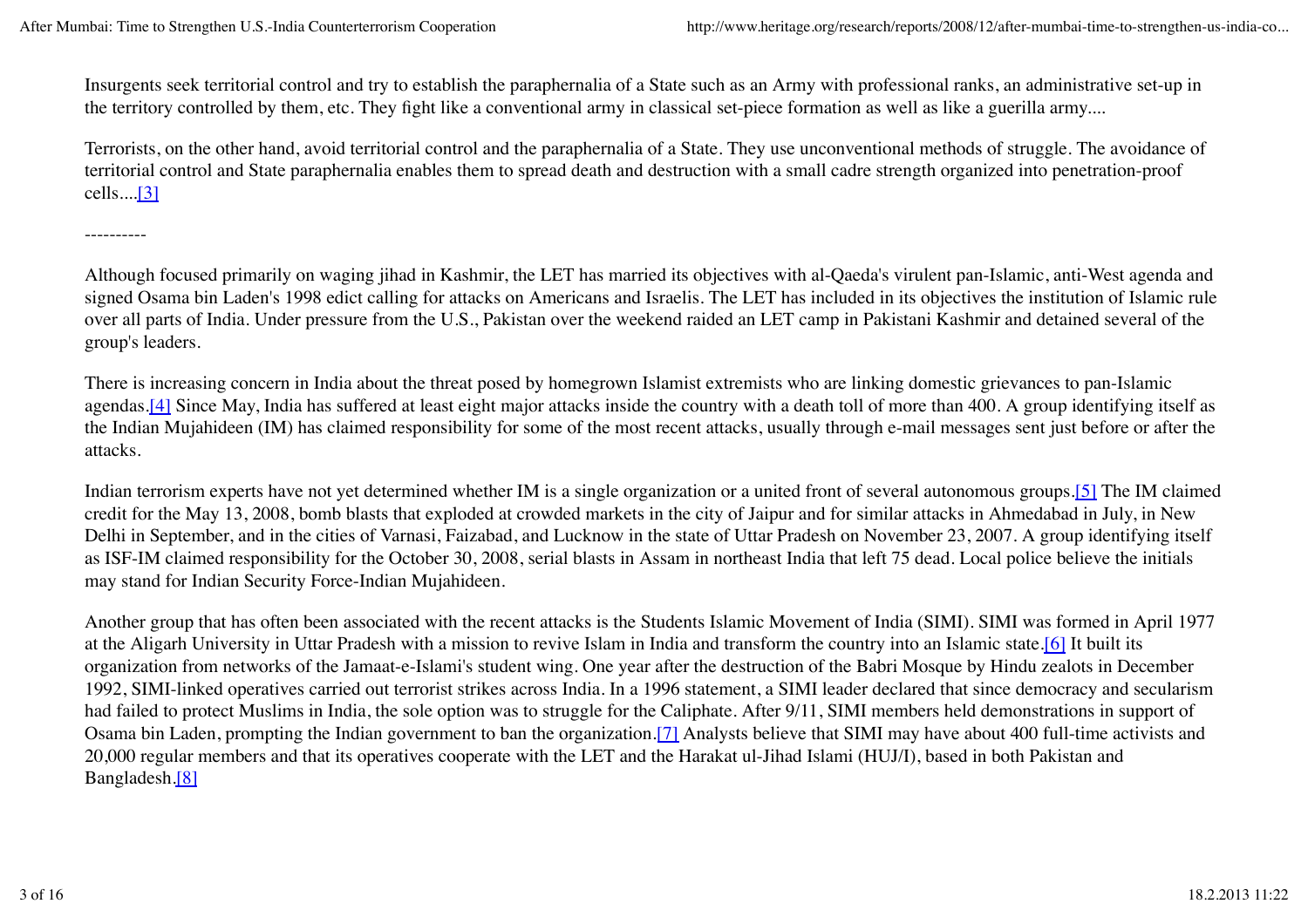

What has been most surprising to the Indian authorities and public is that many of the individuals arrested for involvement in the recent attacks are young men (under the age of 35) with good educations and lucrative, prestigious occupations, such as Web designers, doctors, and engineers. The IM's top leader, Mohammed Subhan Qureshi, is a highly trained computer specialist. The Indian authorities have found that these men are often motivated through the Internet or through terrorist groups based in Pakistan.

The new homegrown terrorists are apparently inspired by al-Qaeda's jihadi ideology and by local grievances. The groups formed to carry out the attacks are loose conglomerations, and it is still unclear whether there is an overarching commanding element directing the different cells. Raman says that there has been a "mushroom-like growth of jihadi terrorist organizations throughout India-- self-radicalized, self-motivated, motivated by local grievances but having invisible connectivity with a single source orchestrating them."[9]

### India's Response

The increasing number of terrorist incidents in the country is forcing India to re-examine the government's approach to terrorism prevention. Following strong public criticism of the government's handling of the Mumbai attacks, Prime Minister Manmohan Singh vowed to overhaul India's counterterrorism efforts.

The Indian government had also announced new security measures in September following Prime Minister Singh's admission that there were gaps in intelligence related to the recent spate of bombings. The Indian cabinet approved proposals to hire 7,000 additional policemen in New Delhi; install closed circuit televisions in busy areas; and create a research wing to investigate terrorist threats in the country's internal intelligence service, the Intelligence Bureau (IB). Singh was quoted as saying that the "issue is really one of examining the efficacy of the totality of the systems and the mechanisms that we have to deal with terrorist incidents."[10] He went on to note that "the role of Pakistan-based terrorists cannot be minimized but the involvement of local elements in recent blasts adds a new dimension to the terrorist threat."[11]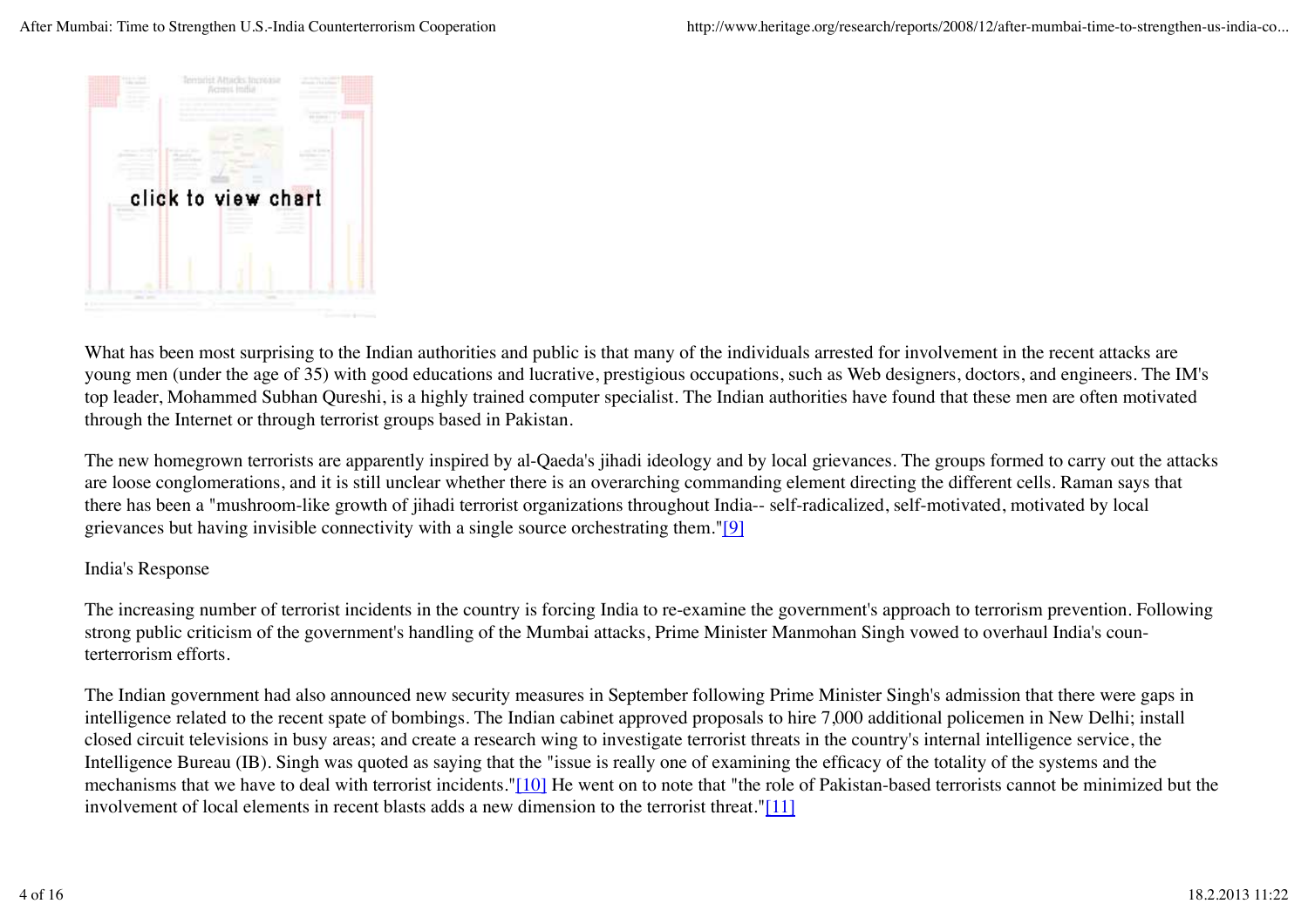Indian terrorism analysts have made several suggestions for improving India's ability to prevent further attacks, such as increasing police levels and improving their effectiveness and streamlining the criminal justice system. There are currently 1.2 million police officers in India and 1 million paramilitary officers, which amounts to about 126 security personnel for every 100,000 people. In Western countries, the number of security personnel per 100,000 people ranges from 250 to 500.[12] The Indian government may also decide to take a page from the British book by focusing more on improving relations between the local police and Muslim communities to prevent further radicalization of youth.

Many observers have raised the issue of lack of coordination among the various Indian investigative and intelligence organizations operating across the country as a major impediment to improving terrorism prevention. They note a reluctance, even refusal, to share information among the intelligence and security agencies.<sup>[13]</sup> One renowned Indian terrorism analyst has cited the Indian government's failure to develop a national database on crime and terrorism despite a mandate to do so in 2001 as an indicator of government inaction to rectify shortcomings in the system.[14]

Several Indian government organizations currently conduct intelligence activities related to countering terrorism:

The Intelligence Bureau (IB) handles domestic intelligence operations and reports to the Home Ministry, which oversees all national police, paramilitaries, and domestic intelligence gathering.

The IB oversees an interagency counterterrorism center similar to the CIA's National Counterterrorism Center that analyzes intelligence flowing in from different organizations and coordinates follow-up actions. Observers say that its work is inhibited by lack of staffing and resources.[15]

The Research and Analysis Wing handles external intelligence and reports to India's national security adviser. The National Technical Research Organization, which focuses on collecting technical intelligence, is part of RAW.

Paramilitary organizations like the Central Reserve Police Force and Border Security Forces maintain their own intelligence wings to deal with counterinsurgency efforts in Jammu and Kashmir and elsewhere. The Director General of Military Intelligence (DGMI) also has a network of field offices and posts in border areas that collect intelligence on terrorist activities. India created a Defense Intelligence Agency (DIA) in 2002 to increase coordination of the various intelligence activities of the different military services.

The Central Bureau of Investigation (CBI) is responsible for a variety of criminal and national security investigative matters. The CBI's powers and functions are limited to specific crimes based on the Delhi Special Police Establishment Actof 1946, and the organization is prohibited from initiating investigations until it is given consent from the state government.

Another controversial issue has been whether to revive more stringent anti-terrorism legislation. The political opposition, the Bharatiya Janata Party (BJP), has criticized India's government, led by the Congress Party, for its 2004 decision to repeal the Prevention of Terrorism Act (POTA). POTA, passed in 2002, expanded the government's powers to combat terrorism through measures like the ability to keep suspected terrorists in custody indefinitely without bringing them to trial. Leaders of the Congress Party argued that the legislation was misused to settle political scores and to harass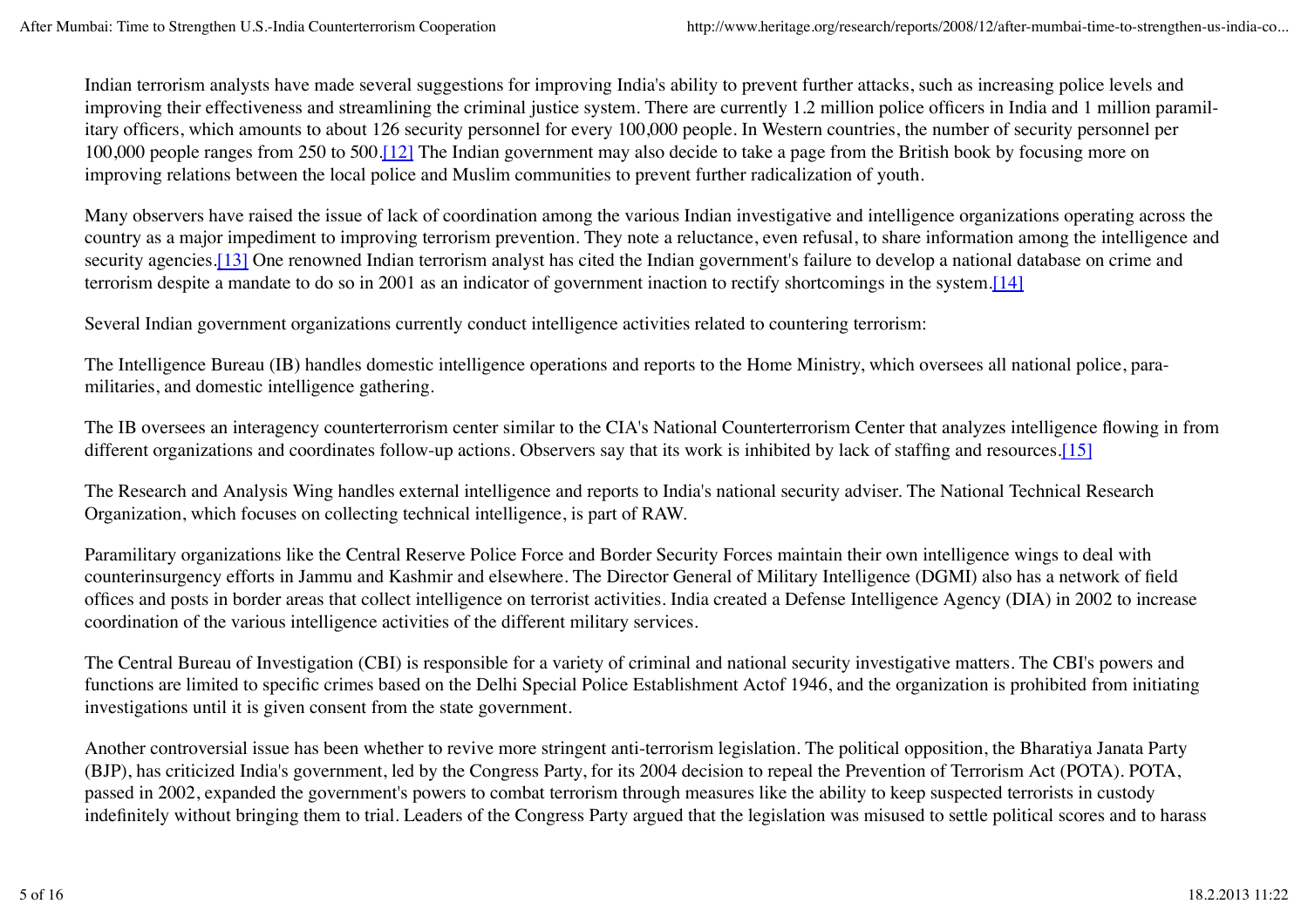Muslims.

#### Muslim Grievances

Indian terrorism experts and government officials increasingly acknowledge that alienation among Indian Muslim communities is contributing to the problem of homegrown terrorism. (Virtually all reports about the November 2008 attacks in Mumbai indicated that they were not generated in the Indian Muslim community.) They have further noted that increased prosperity in the country has not necessarily led to increased integration among various religious communities. Indian Finance Minister Palaniappan Chidambaram recently said that "the divide between Hindus and Muslims is taking new and dangerous forms" and noted a growing sense of alienation among India's Muslims.[16]

Perpetrators of some of the recent terrorist attacks were apparently motivated by speeches that focused on perceived wrongs against the Muslim community in India, such as the demolition of the Babri Mosque by Hindu zealots in 1992 and communal riots in Gujarat in 2002 that led to the killing of at least 1,000 Muslims.[17] Muslims account for nearly 150 million of India's 1.1 billion people. While a minority in India, the Muslim community is the world's third largest, after those in Indonesia and Pakistan.

To explore the level of disaffection in the Muslim community and seek ways to address the issue, Prime Minister Singh established a high-level committee in 2005 to prepare a report on the social, economic, and educational status of Muslims in India. The report, named the Sachar Committee Report after the chairman of the Committee, Justice Rajindar Sachar, was released in November 2006. It found that India's Muslims lag behind the rest of the Indian population in literacy, employment rates, and income and that there has been a general decline in the socioeconomic conditions of Muslims in India. The report offered recommendations to ensure equity and equality of opportunity for Muslims, especially in employment and education. One of the follow-up actions the government has initiated includes establishment of the National Minorities Development and Finance Corporation (NMDFC) by Finance Minister Chidambaram. There have been numerous complaints that the government is moving too slowly in following up on the report's other proposals, however.

### Muslim Clerics Take Action

In a gesture that could have long-term ramifications in slowing recruitment for terrorism, the influential Islamic seminary Darul Uloom Deoband--seat of the Sunni Islamic revivalist Deobandi movement--in India issued a fatwa against terrorism in May of this year. Although it did not receive much attention from the Western media, several Indian analysts view the fatwa as a significant first step in breaking the terrorist recruitment cycle. They acknowledge, however, that the fatwa is unlikely to have an immediate impact in terms of stemming attacks.

The fatwa stated that "Islam is a religion of peace and security. In its eyes, on any part over the surface of the earth spreading mischief, rioting, breach of peace, bloodshed, killing of innocent persons and plundering are the most inhuman crimes." The fatwa goes on to say that the purpose of Islam is "to wipe out all kinds of terrorism and spread the message of global peace.... [T]errorism is the gravest crime as held by the Koran and Islam. We are not prepared to tolerate terrorism in any form and we are ready to cooperate with all responsible people."[18]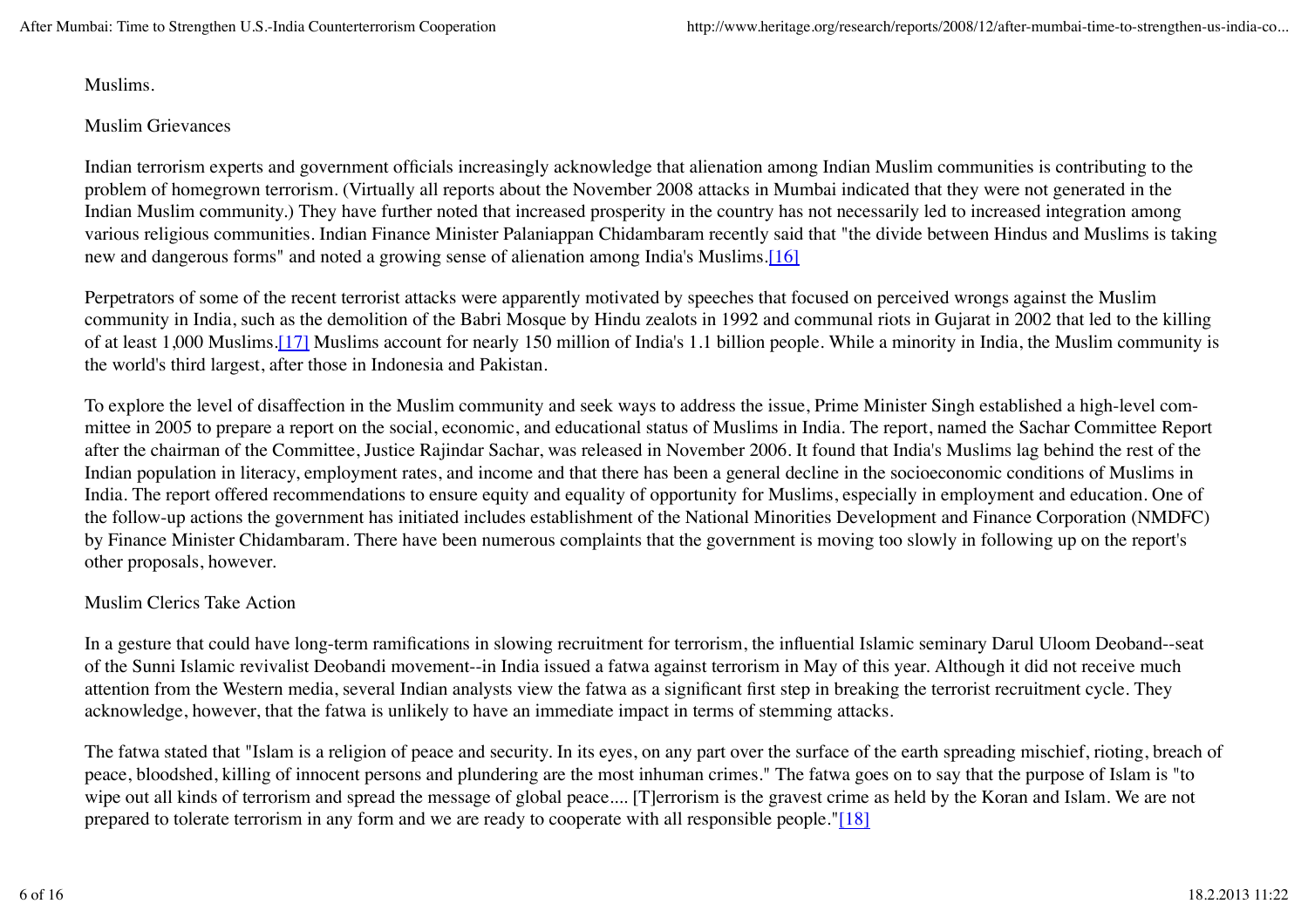Located in the town of Deoband in the Indian state of Uttar Pradesh, the Darul Uloom ("house of knowledge") school advocates an austere version of Islam but has distanced itself from religious militancy. It is one of the most important Islamic schools in the world but has become notorious in recent years because many of the Pakistan-based extremist groups as well as the Taliban claim to be Deobandi adherents. Scholars of Islam have pointed out that there is a significant divide between Deobandi scholars and clerics and militant groups like the Taliban.[19] Observers say the Taliban has oversimplified the original Deobandi teachings and note that Deobandis living in India support the secular government, while many of the Pakistan-based groups support a violent anti-state Islamist agenda.

## Building U.S.-Indian Counterterrorism Ties

U.S.-Indian counterterrorism cooperation has expanded considerably in recent years, particularly since 9/11. The U.S. and India had already launched a formal Counterterrorism Joint Working Group (CTJWG) in 2000 that meets one or two times a year, although the two countries cooperated informally before 2000. India's success in combating Sikh terrorism in the 1980s and 1990s stemmed in part from intelligence shared by the U.S. and other countries as well as a U.S. law signed in 1996 that barred fundraising in the U.S. by the Indian Sikh separatist groups Babbar Khalsa and Khalistani Liberation Front.[20]

Through the CTJWG mechanism, India and the U.S. have exchanged information, training material, and methods related to interrupting terrorist financial networks, institutional and law enforcement steps to strengthen homeland security, border management and surveillance techniques, aviation security, and disaster management in the event of a terrorist incident involving weapons of mass destruction.[21] The two sides also launched a Joint Initiative on Cyberterrorism in 2001, held joint counterterrorism exercises, and discussed counterterrorism equipment issues within the Defense Policy Working Group.

Despite this wide-ranging anti-terrorism cooperation, a lingering trust deficit pervades the relationship and prevents deeper cooperation on specific regional threats. In the past, India has been frustrated by what it views as inconsistencies and backsliding in U.S. public statements concerning the Pakistan-based terrorist threat to India.<sup>[22]</sup> Indian officials also believe the U.S. has withheld information on terrorist operatives suspected of having ties to Kashmiri militants.[23] Indian analysts believe the U.S. has been reluctant to assist the Indian government in investigations related to terrorism in Jammu and Kashmir to spare embarrassment to Pakistan, which has assisted Kashmiri militant groups, many of which are also connected to al-Qaeda.

The convergence of U.S. and Indian interests in Afghanistan could help to build confidence between Washington and New Delhi in terms of intelligence sharing, since both U.S. forces and Indian interests have been targeted by the same terrorists. Though the U.S. will have to take Pakistani geostrategic interests into account as it seeks to bring security and stability to Afghanistan, Washington will not tolerate use of terrorist proxies by Islamabad and will not hesitate to alert other countries about terrorist threats, including those linked to Pakistan.

India has developed a significant political presence and substantial assistance programs inside Afghanistan, which have fueled concern within the Pakistani security establishment that it is losing influence in the region and is being encircled by hostile regimes in both New Delhi and Kabul. Credible U.S. media reports have linked Pakistani intelligence to the bombing of India's embassy in Kabul on July 7, 2008. Indian media reports reveal that the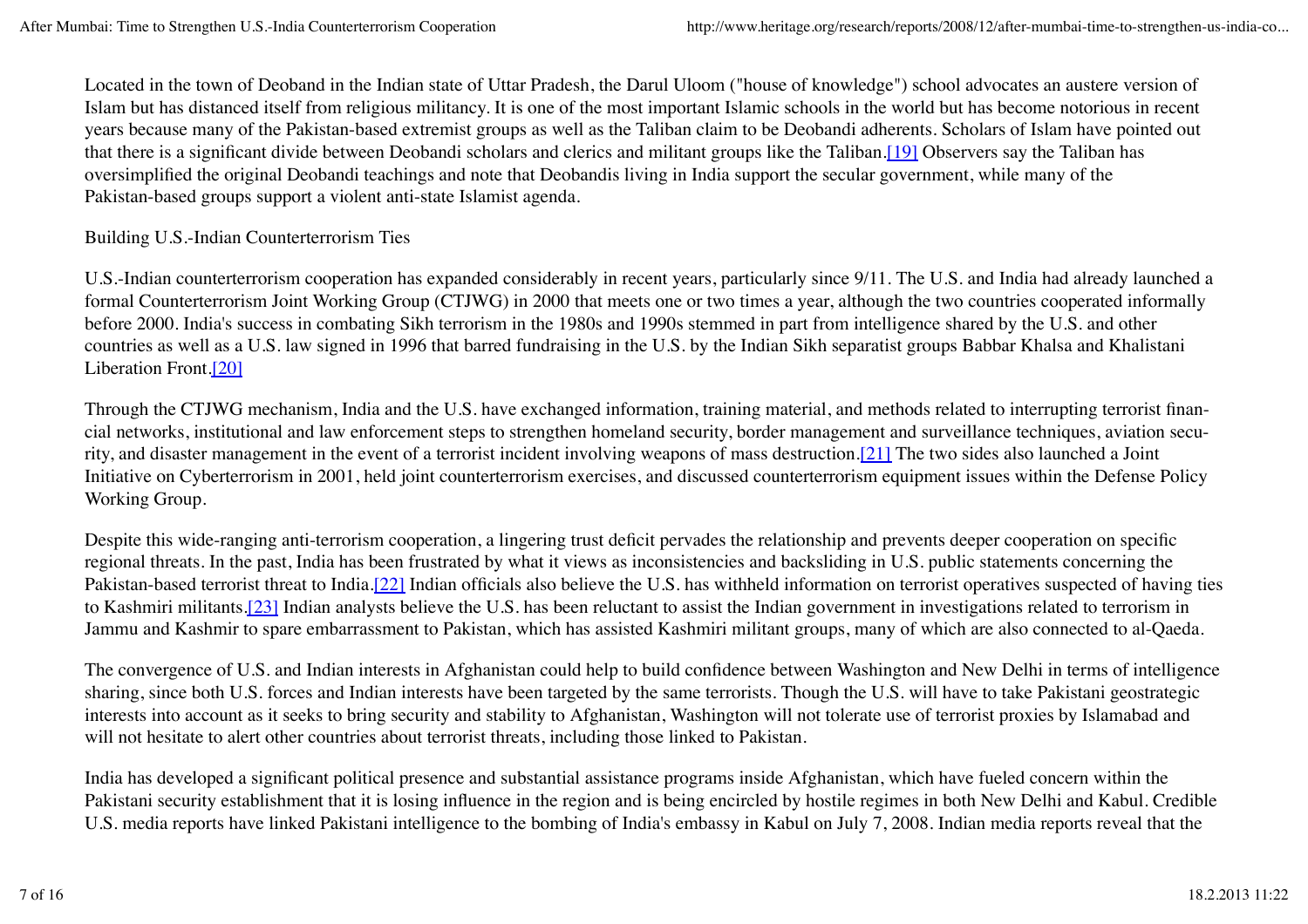U.S. possessed intelligence information related to the attack that it shared with the Indian government weeks before it occurred.[24] U.S.-Indian intelligence sharing and cooperation could not prevent this dastardly attack, but there may be future opportunities for the U.S. and India to assist each other in preventing Taliban and al-Qaeda attacks against both coalition forces and Indian interests in the country.

Clandestine U.S. attempts to penetrate Indian intelligence agencies have also dampened U.S.- Indian intelligence ties. The defection of a senior Indian intelligence official to the U.S. in 2004 and revelations of unauthorized meetings between a senior Indian intelligence official and an American intelligence official in New Delhi in 1997 have raised red flags in India about U.S. intentions regarding increased U.S.-Indian intelligence exchanges and concern that the U.S. will exploit these links for its own purposes.[25] Directly following news of the 2004 scandal, one Indian newspaper hinted that the incident risked damaging the "post-11 September 2001 strategic alliance with the U.S. and an earlier one with Israel" and would likely result in "New Delhi placing limitations on intelligence sharing with both the U.S. and Israel."[26]

Another irritant in U.S.-Indian relations that could potentially affect counterterrorism cooperation is Iran. U.S. concern about Iran's pursuit of a nuclear weapons capability and its support for terrorism drives Washington's policy toward Tehran. India, on the other hand, has a multifaceted relationship with Iran that is characterized by long-standing regional, historical, and cultural ties. India opposes Iran's pursuit of a nuclear weapons program and voted against Iran on that issue at International Atomic Energy Agency (IAEA) meetings in September 2005 and again in February 2006. New Delhi, however, views its ties to Tehran through its own regional context and believes that it must maintain cordial ties with Iran to prevent Islamabad and Tehran from drawing closer.

India worked closely with Iran (and Russia) to support the Afghan Northern Alliance forces against the Pakistan-supported Taliban during the late 1990s and has held regular military exchanges with Iran, although it has not made any significant military transfers to the country. India also views Iran as a potential source for its growing energy needs and currently ships goods to Afghanistan through the Iranian port at Chabahar, since Pakistan does not allow Indian goods destined for Afghanistan to transit its territory. In recent years, during negotiations over the U.S.-India civil nuclear deal, New Delhi pulled back from major energy projects with Tehran, such as the \$7.5 billion Iran-Pakistan-India (IPI) pipeline project. India will be watching the incoming Obama Administration's policies on Iran closely to determine whether there will be increased U.S. flexibility toward Iran, particularly regarding the situation in Afghanistan.

### What Needs to Be Done

The best course for the United States to follow in order to minimize regional and global terrorist threats to both U.S. and Indian interests would be to:

**Increase intelligence sharing through established U.S. procedures for intelligence-liaison relationships.** There are opportunities for the U.S. and India to increase their cooperation for mutual benefit against terrorist threats. Since 90 percent of counterterrorism concerns intelligence, Washington and New Delhi should focus on breaking down barriers to sharing intelligence.

Specifically, the U.S. should follow formal guidelines with regard to intelligence cooperation with Indian authorities much as it does with intelligence-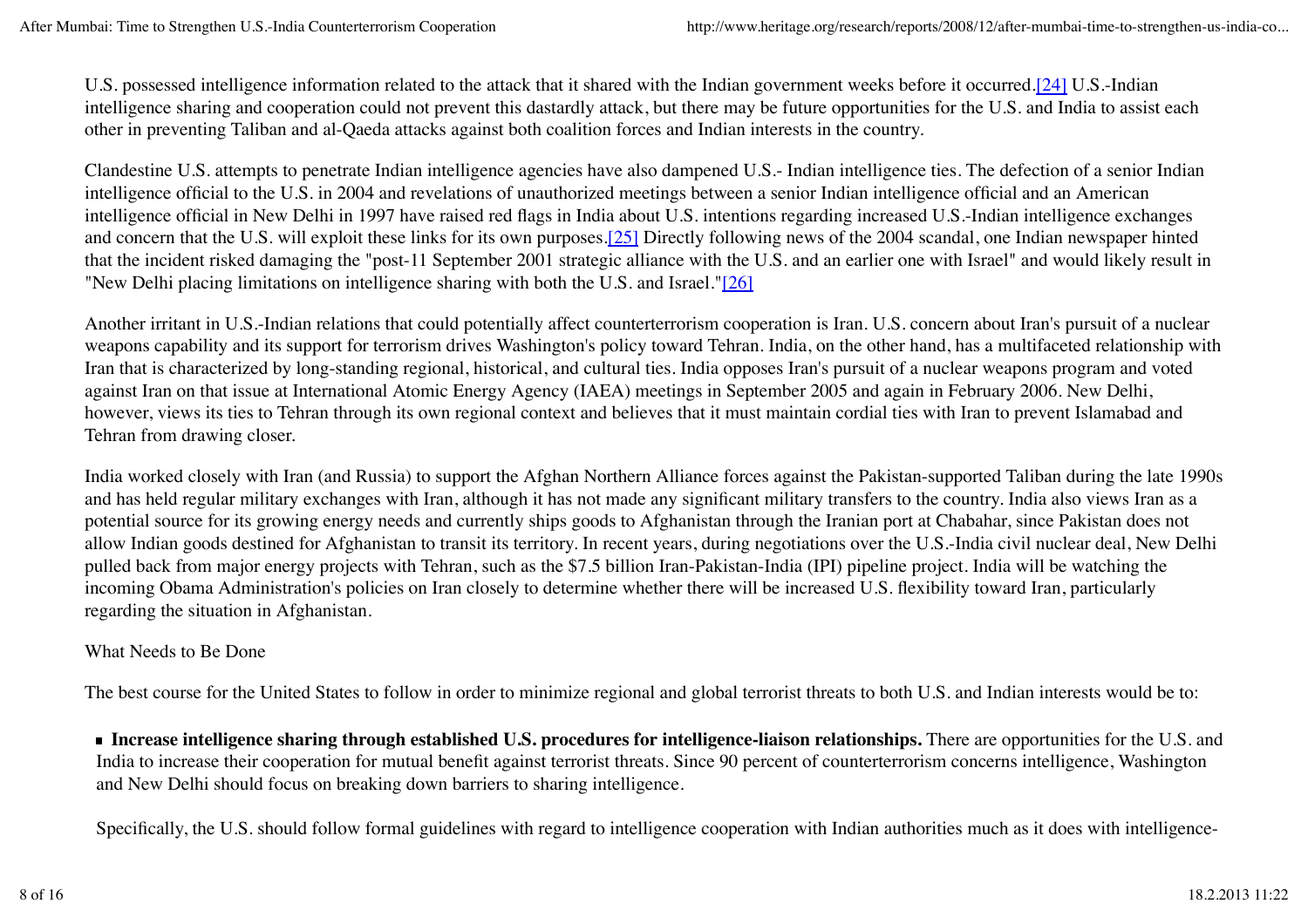liaison relationships with other key allies. Given the recent dust-ups in the U.S.- Indian intelligence relationship, Washington will need to be particularly careful to follow established intelligence-sharing procedures. Washington should also take care to avoid public misunderstandings like the one that occurred in 2004 when U.S. Ambassador to India David Mulford offered FBI assistance directly to the state of Assam's chief minister following a series of bomb blasts there instead of working through the central government. The Indians felt that the U.S. acted inappropriately by going directly to the state government on an intelligence matter.

**Increase official diplomatic and non-governmental exchanges on improving counterterrorism cooperation.** The level and frequency of the U.S.-Indian Counterterrorism Joint Working Group (CTJWG) meetings should be raised. These meetings should include talks on ways to organize and streamline operations of various intelligence-gathering and investigative institutions as well as a free exchange of ideas on how to address the ideological foundations of terrorism.

India's experience in addressing new terrorism threats that involve both homegrown and international elements should be a focal point of these discussions. The CTJWG talks should also incorporate private-sector entities and think tanks dealing with counterterrorism to bring in new ideas on the latest counterterrorism technology and research.

**Enhance U.S.-Indian cooperation in promoting democracy and religious pluralism as a way to disrupt recruitment and support for Islamistinspired terrorism, particularly in Afghanistan.** India, being a functioning multi-faith, multi-ethnic democracy, provides a powerful example to Afghan leaders who are struggling to develop democratic institutions in their own country. The U.S. should encourage Indian technical assistance to democratic development in Afghanistan, including in the upcoming 2009 Afghan elections.

**Expand cooperative efforts on maritime security.** One area in which to increase U.S.-Indian counterterrorism cooperation lies in maritime coordination. Given the increasing number of piracy incidents over the past few months, there is growing concern about the possibility that terrorists, potentially acting in concert with pirates, will seize supertankers and blow them up near important ports or at maritime choke points. India and the U.S. have already expanded maritime cooperation in Southeast Asia.[27] India and Japan also have initiated measures in this regard, leaving open opportunities for closer U.S.- India-Japan trilateral cooperation to address maritime threats.

**Review coordination of cyber security, energy security, and nuclear nonproliferation efforts to increase both countries' security against new terrorist threats.** With the passage of the U.S.-India civil nuclear deal, U.S. and Indian officials need to re-examine opportunities for enhancing joint nuclear terrorism risk-reduction measures, including further improvement of export controls andsecurity at civilian nuclear facilities in India. A gun attack on the Indian Institute of Science in Bangalore on December 28, 2005, led to an investigation that revealed the Kaigan nuclear power plant in India to be a critical infrastructure terrorist target.[28]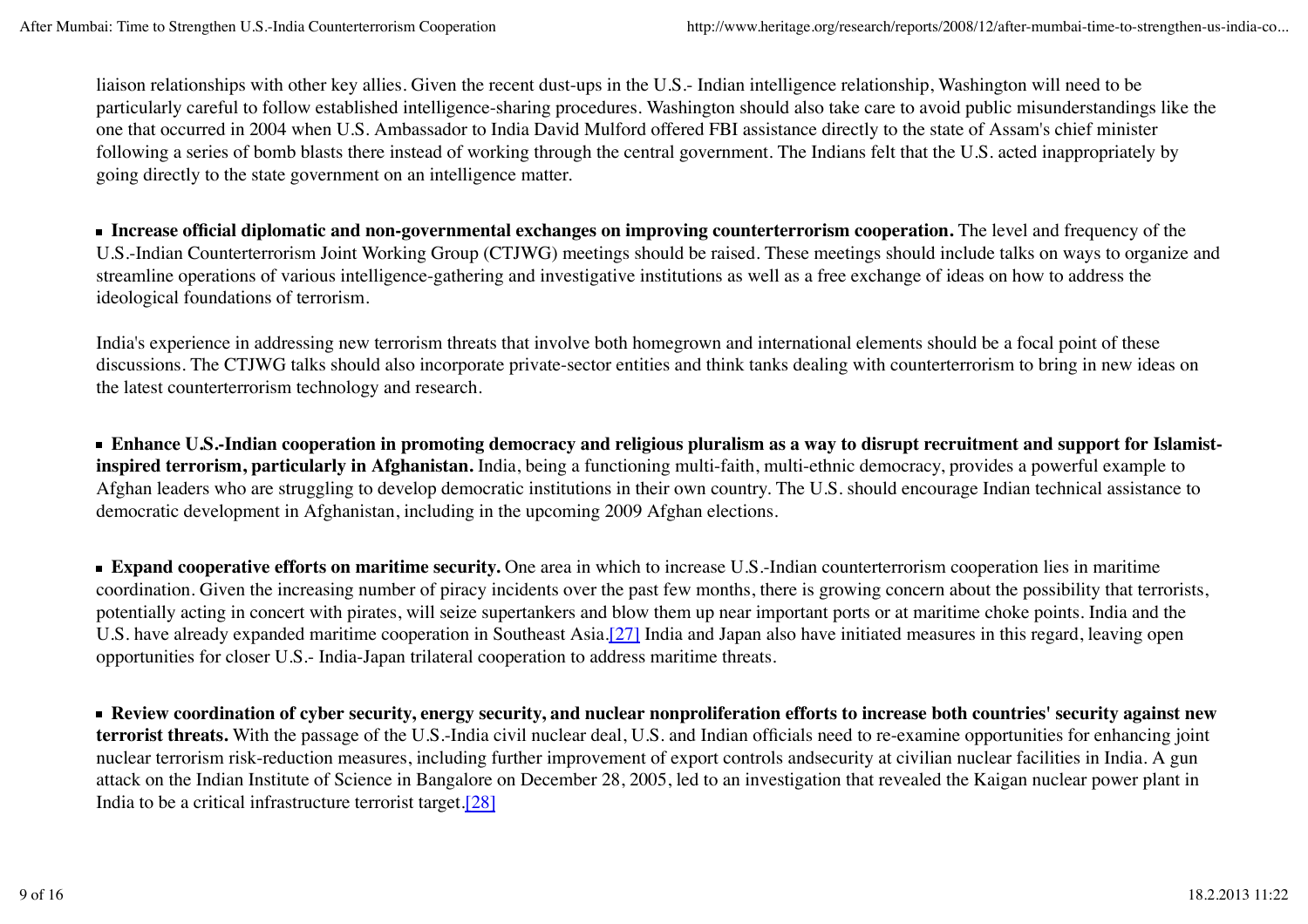There has been some cooperation between India and the U.S. in enforcing provisions of the Container Security Initiative, but India has been reluctant to cooperate through the multilateral Proliferation Security Initiative (PSI). India has, however, demonstrated a willingness to cooperate with individual U.S. efforts to stem nuclear proliferation. It agreed, for example, to a recent request from the U.S. to deny overflight of Indian territory to a North Korean aircraft suspected of carrying sophisticated weapons technology to Iran.[29]

**Avoid high-profile attempts to mediate the Indo-Pakistani dispute over Kashmir.** A recent assertion by President-elect Barack Obama that the U.S. should try to help resolve the Kashmir imbroglio so that Pakistan can focus on reining in militancy on its Afghan border is misguided. Raising the specter of an international role in the dispute could fuel unrealistic expectations in Pakistan for a final settlement in its favor and therefore encourage Islamabad to increase support for al-Qaeda-connected Kashmiri militants to push an agenda that it believed was now within reach. Former Pakistani President Pervez Musharraf initiated the Kargil incursion into Indian-administered Kashmir in 1999 to raise the profile of the Kashmir issue and encourage international mediation.

**Take a wide view of challenges in the region and focus on broad-based regional diplomatic efforts.** This could include establishment of a high-profile regional envoy who can play a productive role in simultaneously easing both Afghan-Pakistani and Indo-Pakistani tensions by prodding the countries to move forward with confidence-building measures like the recent opening of a road between Indian-administered and Pakistaniadministered Kashmir. The Indians would be unreceptive to direct U.S. mediation on Kashmir, and any such move in this direction would raise suspicions in New Delhi that Washington is reverting to policies that view India only through the South Asia lens rather than as the emerging global power it has become. New Delhi would, however, likely accept the notion of a senior regional envoy that took a wider view of the region's challenges and sought to promote cooperation among Indians, Pakistanis, and Afghans to defuse tensions and stabilize the region.

### Conclusion

Washington and New Delhi will benefit from pooling their counterterrorism expertise and stepping up joint activities to address regional and global terrorist threats. As U.S. Secretary of State Condoleezza Rice said in New Delhi on December 3, 2008, "India and the United States have been cooperating...but we're going to do it in a more intensive and urgent manner."[30]

But to take full advantage of the opportunities to enhance Indo-U.S. counterterrorism coordination, both sides will have to work on enhancing trust and confidence in their respective counterterrorism strategies. The U.S. and India will have to increase their mutual understanding of the core national security interests that drive their counterterrorism objectives and demonstrate that pre-9/11 regional narratives on the issue are no longer relevant.

*Lisa Curtis is Senior Research Fellow for South Asia* in the Asian Studies Center at The Heritage Foundation.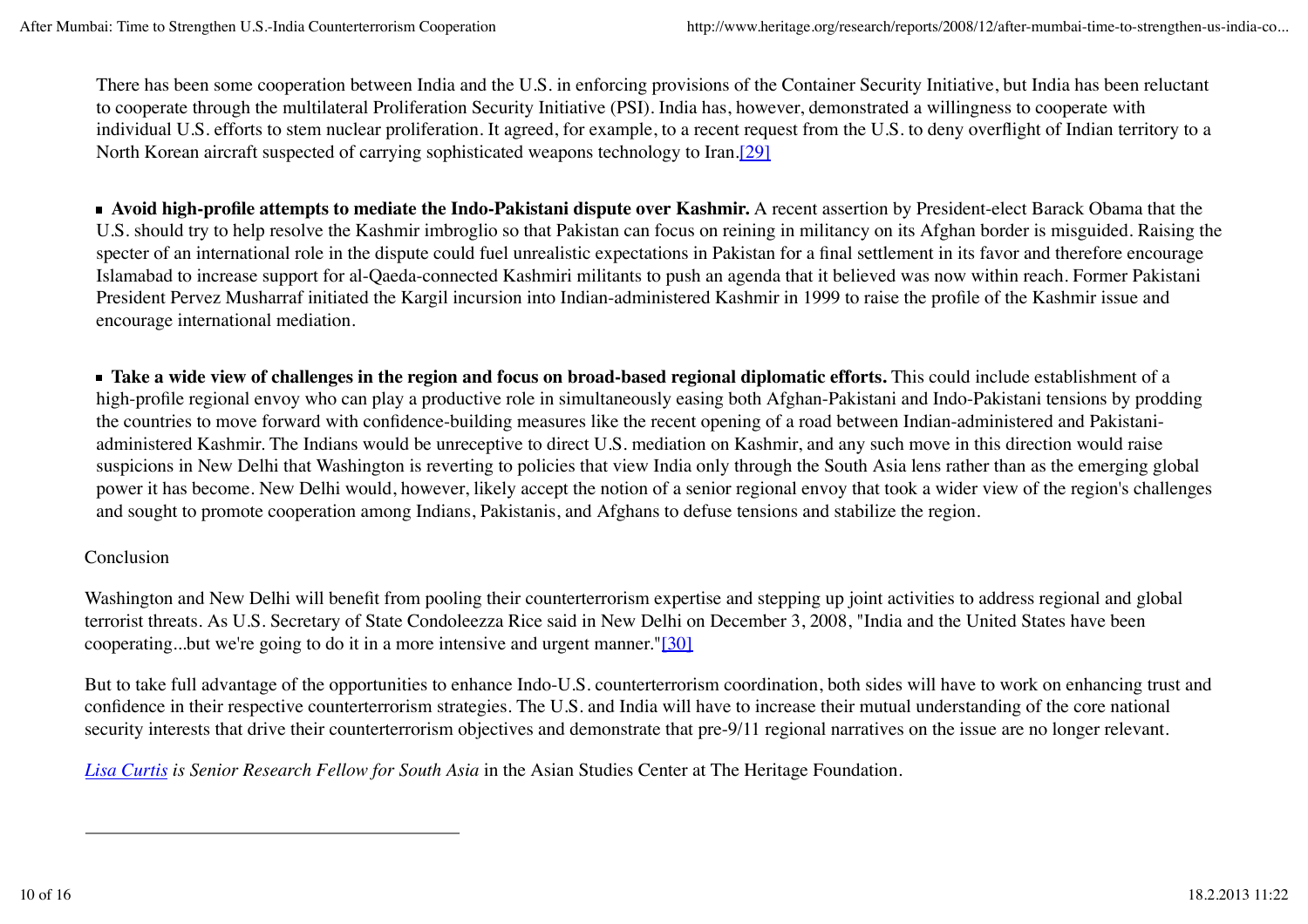[1]U.S. Department of State, *Country Reports on Terrorism 2007*, April 2008, p. 132, at */static/reportimages /E0E435533867B36B58EE73B3B9502248.pdf* (December 2, 2008).

[2]Naxalites are revolutionary communists named after the town of Naxalbari, where their movement began in 1967. Members of the Naxalite movement are waging a low-intensity insurgency that claims hundreds of Indian lives every year, particularly in the states of Andhra Pradesh, Bihar, West Bengal, Jharkhand, and Orissa.

[3]Bahukutumbi Raman, "There Is No MacCounter-Terrorism," November 16, 2008, at *http://ramansterrorismanalysis.blogspot.com*(December 2, 2008).

[4]Dr. Subash Kapila, "India's Counter-Terrorism Strategy 2004-2008: Flawed Political Approaches," South Asia Analysis Group *Paper* No. 2847, September 16, 2008, at *http://www.southasiaanalysis.org/% 5Cpapers29%5Cpaper2847.html*(December 2, 2008).

[5] Raman, "There Is No MacCounter-Terrorism."

[6]Animesh Roul, "Students Islamic Movement of India: A Profile," *Terrorism Monitor*, Vol. 4, Issue 7 (April 6, 2006), at *http://www.jamestown.org /single/? no\_cache=1&tx\_ttnews%5Bswords%*

*5D=8fd5893941d69d0be3f378576261ae3e&tx\_ttnews%5Bany\_of\_the\_words% 5D=animesh%20roul&tx\_ttnews%5Btt\_news%5D=728&tx\_ ttnews%5BbackPid%5D=7&cHash=d680405c0c* (December 2, 2008).

[7]Praveen Swami, "A Bend in the Road," Outlook India.com, March 18, 2008.

[8]Wilson John, "India's Intelligence Services Struggle with War on Terrorism," *Terrorism Monitor*, Vol. 6, Issue 6 (March 24, 2008), at *http://www.jamestown.org/single/?no\_cache=1&tx\_ttnews%5Btt\_news% 5D=4805&tx\_ttnews%5BbackPid%5D=7&cHash=6c0e698a42*(December 2, 2008).

[9]Bahukutumbi Raman, "The Indian Jihadi Net," South Asia Analysis Group *Paper* No. 2909, November 1, 2008, at *http://www.southasiaanalysis.org/% 5Cpapers30%5Cpaper2909.html* (December 2, 2008).

[10]Vinay Kumar, "Manmohan: We Need to Strengthen Anti-Terror Laws," *The Hindu*, September 18, 2008, at *http://www.thehindu.com/2008/09/18/ stories/2008091858210100.htm*(December 2, 2008).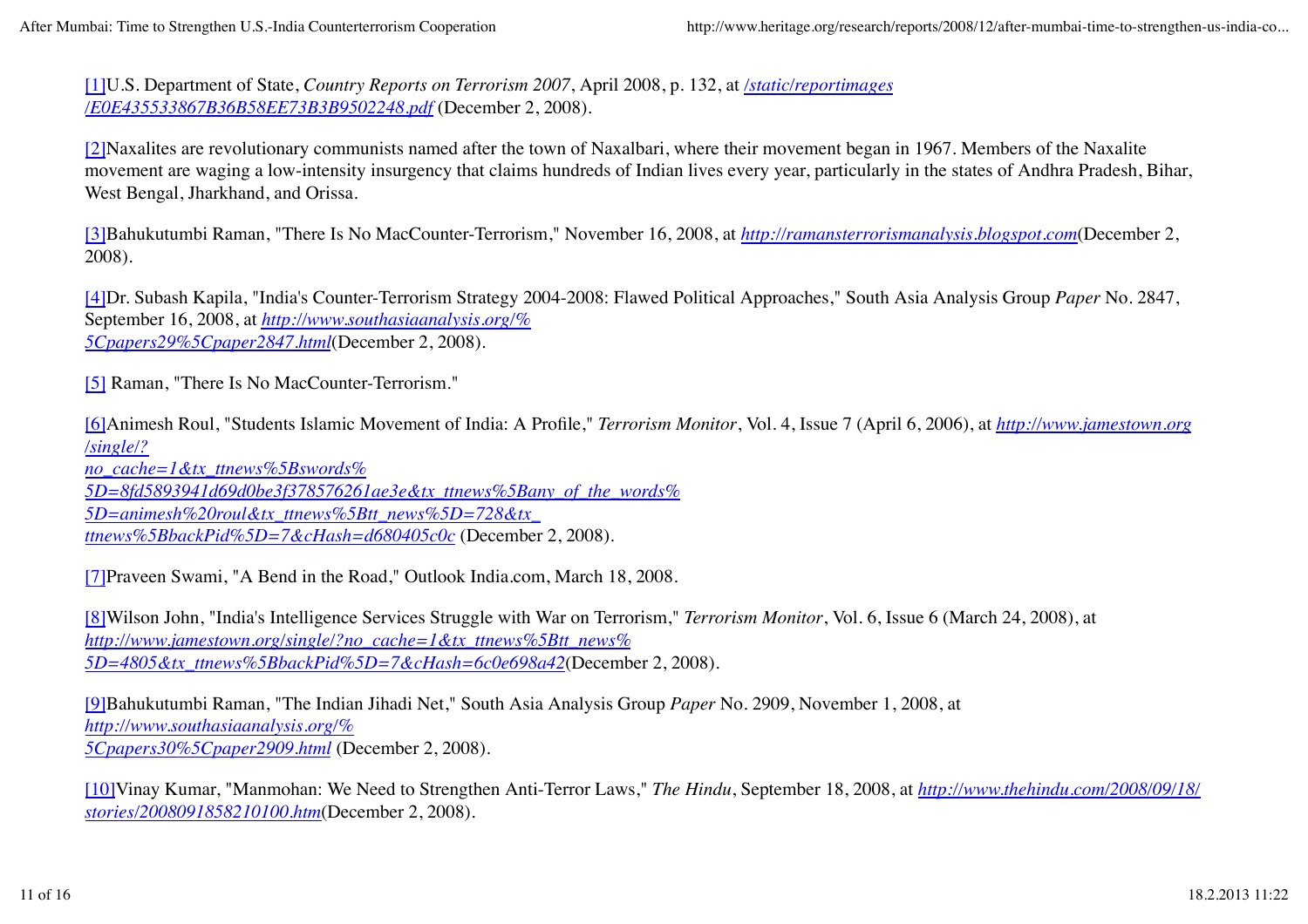## [11]*Ibid.*

[12]Nandini Lakshman and Mehul Srivastava, "India's Terrorism Dilemma," *Business Week*, August 8, 2008, at *http://www.businessweek.com/globalbiz /content/aug2008/gb2008088\_409587.htm*(December 2, 2008).

[13]John, "India's Intelligence Services Struggle with War on Terrorism."

[14]Ajai Sahni, "India After Ahmedabad's Bombs," *Open Democracy News Analysis*, July 29, 2008, at *http://www.opendemocracy.net/article/indiaafter-*

*ahmedabads-bombs* (December 2, 2008).

[15]John, "India's Intelligence Services Struggle with War on Terrorism."

[16]Agence France-Presse, "India Tightens Security, PM Admits Intelligence Failings," September 18, 2008, at *http://afp.google.com/articl e/ALeqM5j5kunFx9WEECct3hSqM6k02wKedA*(December 2, 2008).

[17]Sandeep Unnithan, "Homemade and Deadly," *India Today*, October 2, 2008, at *http://indiatoday.digitaltoday.in/index.php? issueid=81&id=16681&option=com\_content&task=view&sectionid=3* (December 2, 2008).

[18]"Deoband: A Fatwa Against Terror," *The Times of India*, June 1, 2008, at *http://timesofindia.indiatimes.com/India/ Deobands\_first\_A\_fatwa\_against\_terror/articleshow/3089161.cms*.

[19]Muhammad Qasim Zaman, *The Ulama in Contemporary Islam: Custodians of Change* (Princeton, N.J.: Princeton University Press, 2002), pp. 139-140.

[20]Polly Nayak, "Prospects for US-India Counterterrorism Cooperation: An American View," in *US-Indian Strategic Cooperation into the 21st Century: More than Words*, ed. Sumit Ganguly, Brian Shoup, and Andrew Scobell (London and New York: Routledge, 2006), p. 133.

[21]U.S. Department of State, "India-U.S. 'Joint Working Group on Counter-Terrorism,'" January 24, 2002, at *http://www.state.gov/r/pa/prs/ps/2002 /7440.htm*(December 2, 2008).

[22]Nayak, "Prospects for US-India Counterterrorism Cooperation: An American View," p. 135.

[23]*Ibid*., p. 144.

[24]Praveen Swami, "ISI Engineered Kabul Embassy bombing: NYT," *The Hindu*, August 2, 2008, at *http://www.hindu.com/2008/08/0*